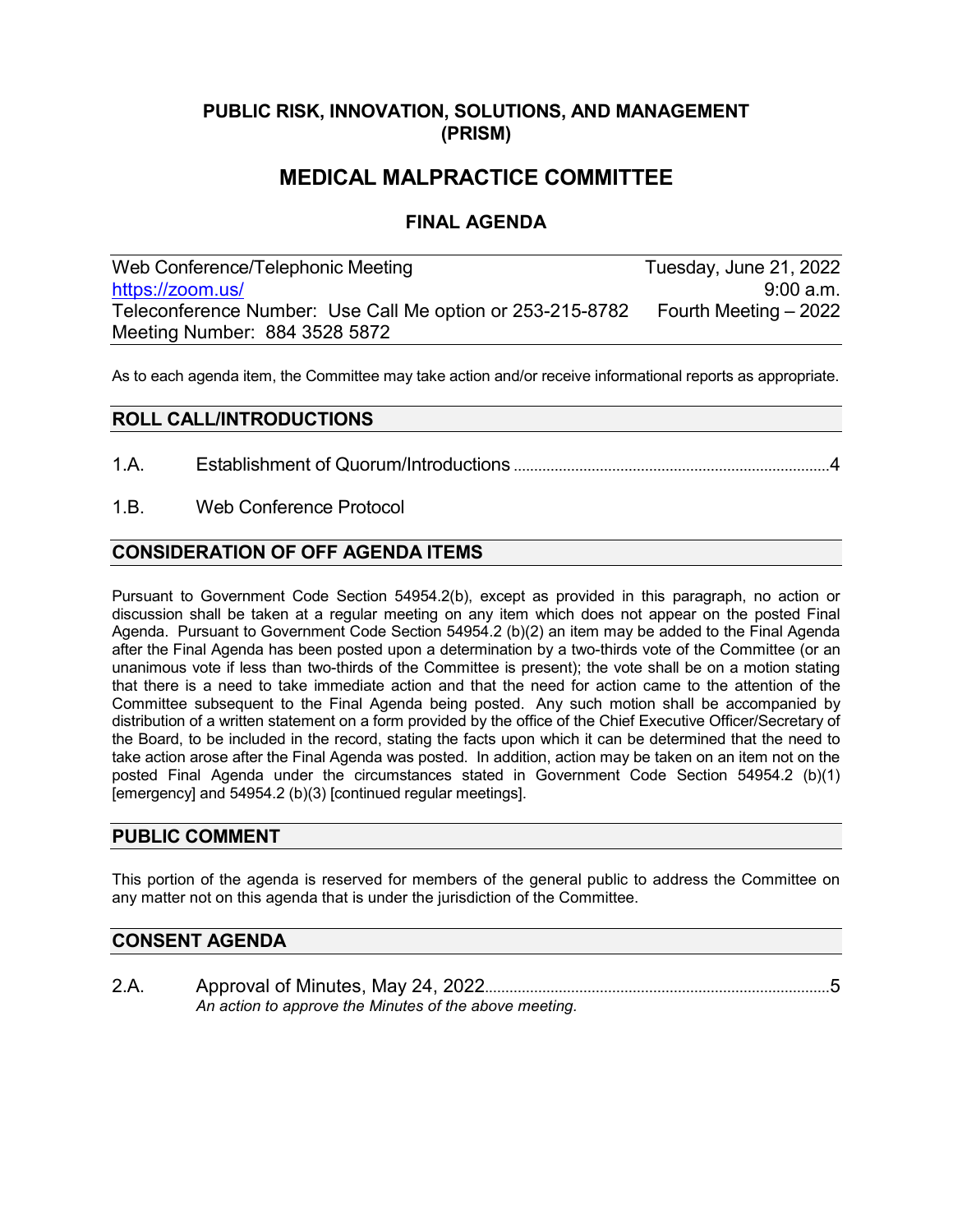#### **GENERAL BUSINESS**

- 3.A. Memorandum of Coverage (MOC) Amendments (Mike) ...............................................9 *An action to approve amendments to the Medical Malpractice Program's MOC.*
- 3.B. Staff Report (Rebekah) *Staff will report on matters of interest to the Committee.*

### **FUTURE MEETINGS**

The next scheduled meeting will be on *Wednesday, August 3, 2022*, at *9:00 a.m*., to be held via *Web Conference*.

#### **CLOSED SESSION**

*For the following claim(s)/litigation item(s), those in attendance may include members of the Committee and their alternates, legal counsel, as well as authorized staff, which may include the CEO, COO, CCO, CLC, claims manager and the primary claims handler and their supervisor.* 

*Pursuant to Government Code Section 54956.95, the Committee will hold a closed session to discuss the following claim(s):*

- 4.A.1. Doss/Armstrong v. Alameda County 6/23/2018 (Ken Maiolini)
- 4.A.2. Camacho v. Riverside County 12/7/2018 (Ken Maiolini)

#### **ADJOURNMENT**

*Disability Access: All posted locations for this meeting are wheelchair accessible and disabled parking is available. If you are a person with a disability and you need disability-related modifications or accommodations to participate in this meeting, please contact the Meeting Planner at (916) 850-7300 or (916) 850-7800 (fax). Requests for such modifications or accommodations must be made at least two full business days before the start of the meeting.*